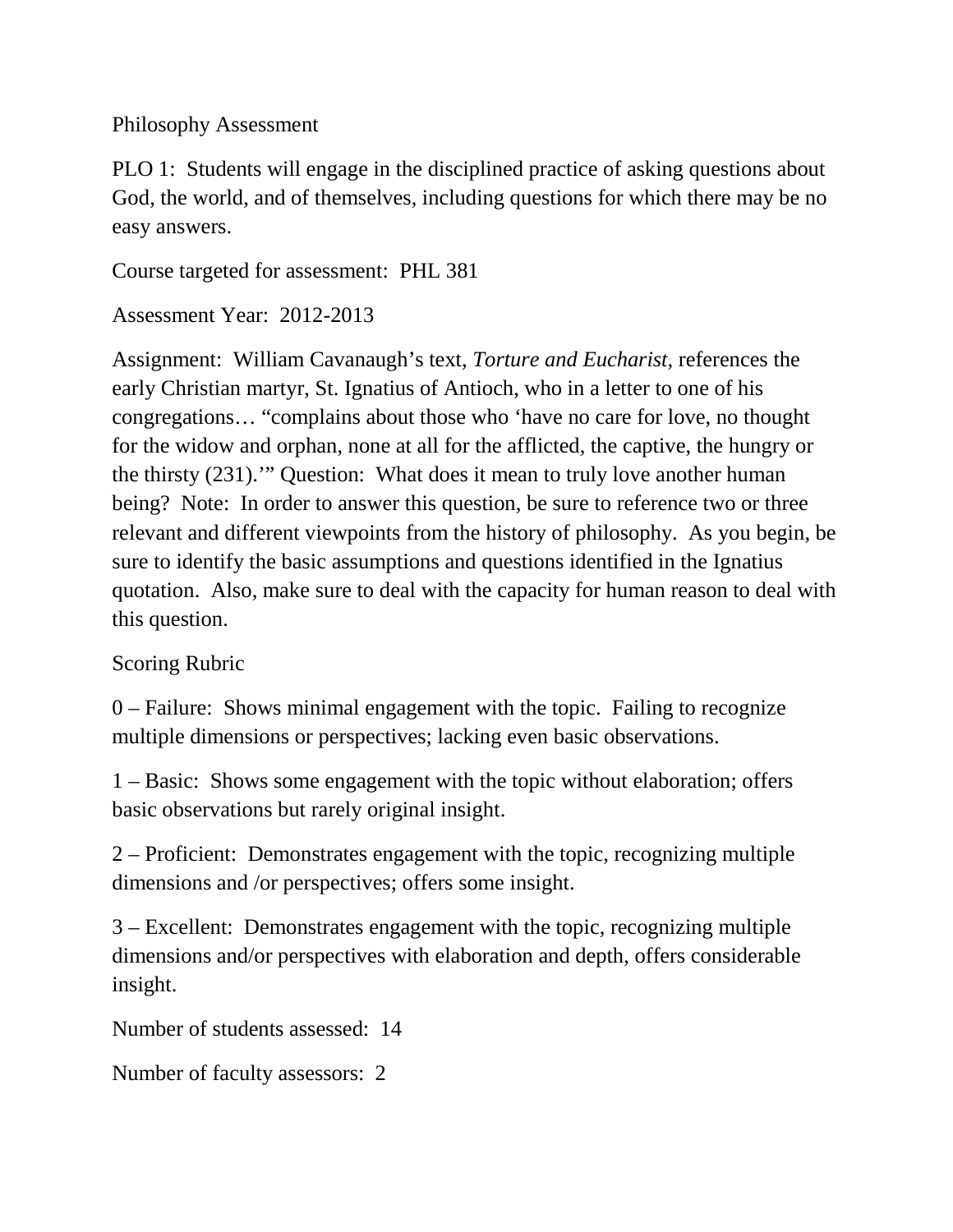Student Scores:

|                 | <b>Faculty Assessor 1</b> | <b>Faculty Assessor 2</b> |
|-----------------|---------------------------|---------------------------|
| Excellent       | 8                         | 9                         |
| Proficient      | 5                         | 3                         |
| <b>Basic</b>    |                           | 2                         |
| Fail            | 0                         |                           |
| Mean Score: 2.5 |                           |                           |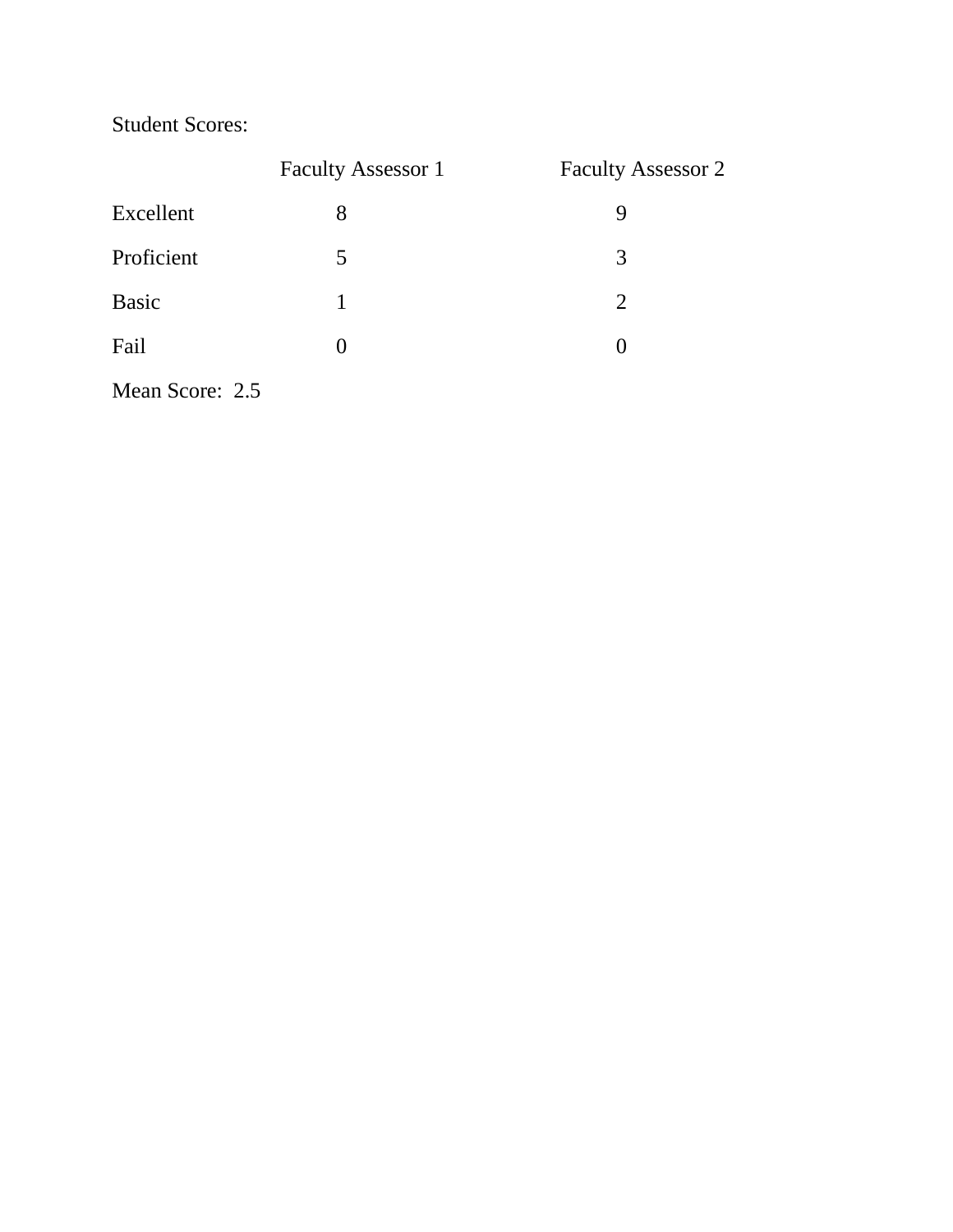Program Learning Outcome 3: Students will evaluate the strengths and weaknesses of human reasoning or experience to provide an adequate account of significant issues that relates to our human condition, the world, ethics and Christian life.

Course targeted for assessment: PHL 381

Assessment Year: 2012-2013

Assignment: William Cavanaugh's text, *Torture and Eucharist,* references the early Christian martyr, St. Ignatius of Antioch, who in a letter to one of his congregations… "complains about those who 'have no care for love, no thought for the widow and orphan, none at all for the afflicted, the captive, the hungry or the thirsty (231).'" Question: What does it mean to truly love another human being? Note: In order to answer this question, be sure to reference two or three relevant and different viewpoints from the history of philosophy. As you begin, be sure to identify the basic assumptions and questions identified in the Ignatius quotation. Also, make sure to deal with the capacity for human reason to deal with this question.

Scoring Rubric

0 – Failure: Shows minimal engagement with the topic. Failing to recognize multiple dimensions or perspectives; lacking even basic observations.

1 – Basic: Shows some engagement with the topic without elaboration; offers basic observations but rarely original insight.

2 – Proficient: Demonstrates engagement with the topic, recognizing multiple dimensions and /or perspectives; offers some insight.

3 – Excellent: Demonstrates engagement with the topic, recognizing multiple dimensions and/or perspectives with elaboration and depth, offers considerable insight.

Number of students assessed: 14

Number of faculty assessors: 2

Student Scores: